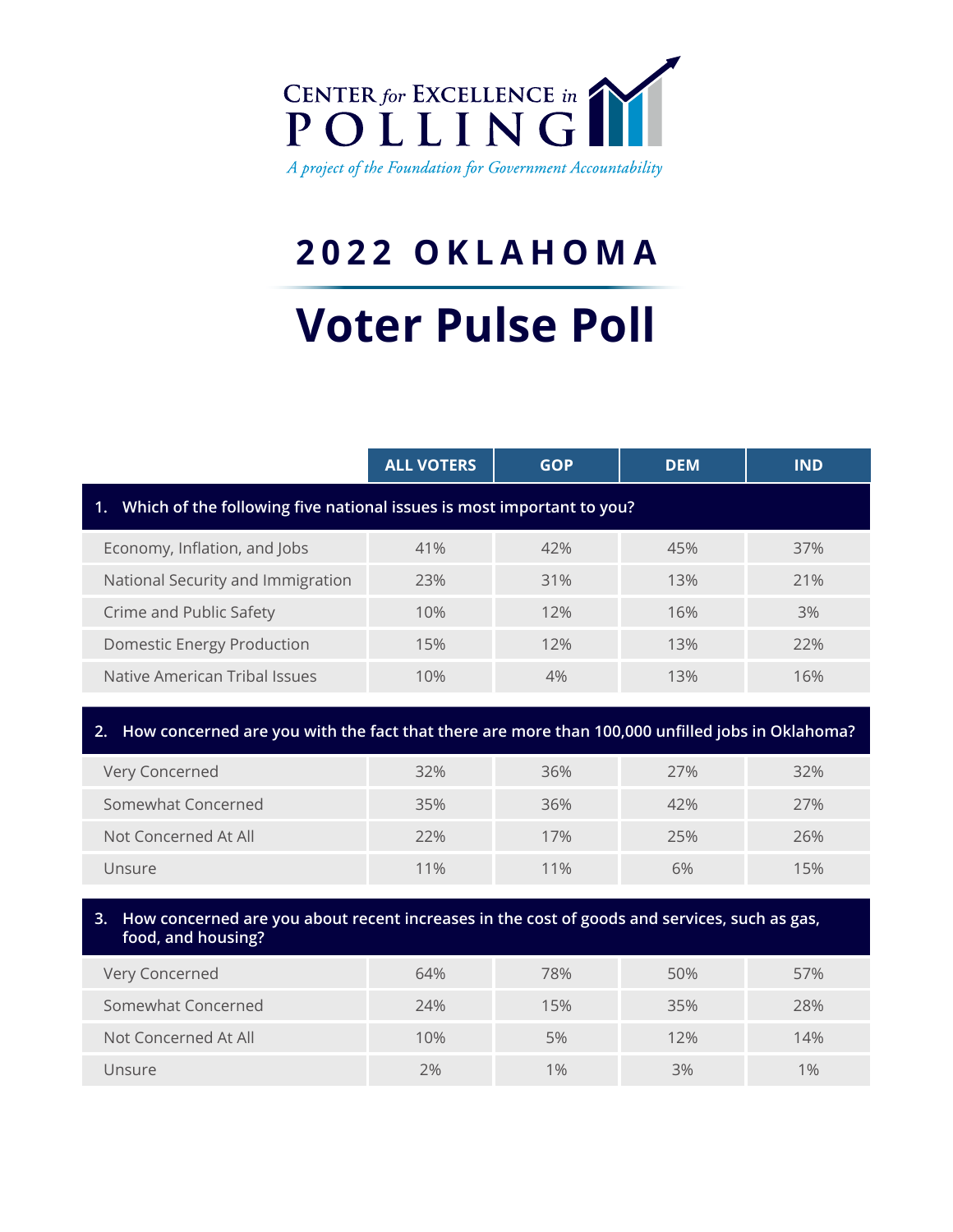|                                                                                                                                                                                                            | <b>ALL VOTERS</b> | <b>GOP</b> | <b>DEM</b> | <b>IND</b> |  |  |  |
|------------------------------------------------------------------------------------------------------------------------------------------------------------------------------------------------------------|-------------------|------------|------------|------------|--|--|--|
| 4. Would you support or oppose requiring able-bodied adults without young children to work,<br>volunteer, or participate in job training at least part-time as a condition of eligibility for food stamps? |                   |            |            |            |  |  |  |

| Support | 64% | 73% | 50% | 62% |
|---------|-----|-----|-----|-----|
| Oppose  | 16% | 7%  | 27% | 19% |
| Unsure  | 20% | 20% | 23% | 19% |

#### **5. Would you support or oppose requiring Oklahoma to establish a job referral system that connects individuals on unemployment with businesses that are hiring?**

| Support | 71% | 75% | 67% | 70% |
|---------|-----|-----|-----|-----|
| Oppose  | 10% | 6%  | 12% | 13% |
| Unsure  | 19% | 19% | 21% | 17% |

#### **6. Would you support or oppose requiring high schools to inform their students about the true cost of college and student loans, the availability of non-college career options, and the most in-demand jobs in the state?**

| Support | 80% | 81% | 79% | 80% |
|---------|-----|-----|-----|-----|
| Oppose  | 6%  | 3%  | 8%  | 9%  |
| Unsure  | 13% | 16% | 12% | 11% |

#### **7. How old should a child be before a public school is allowed to teach them about sexual education topics?**

| Five Years Old                            | 7%  | 5%  | 11% | 7%  |
|-------------------------------------------|-----|-----|-----|-----|
| Seven Years Old                           | 9%  | 4%  | 17% | 7%  |
| Nine Years Old                            | 20% | 10% | 27% | 29% |
| <b>Twelve Years Old</b>                   | 31% | 32% | 30% | 31% |
| Should Not Be Taught in Public<br>Schools | 32% | 49% | 14% | 25% |

#### **8. Would you support or oppose requiring absentee ballots to include a current and valid governmentissued ID number, such as a driver's license or state ID?**

| Support | 64% | 79% | 51% | 52% |
|---------|-----|-----|-----|-----|
| Oppose  | 24% | 10% | 38% | 32% |
| Unsure  | 13% | 11% | 11% | 16% |